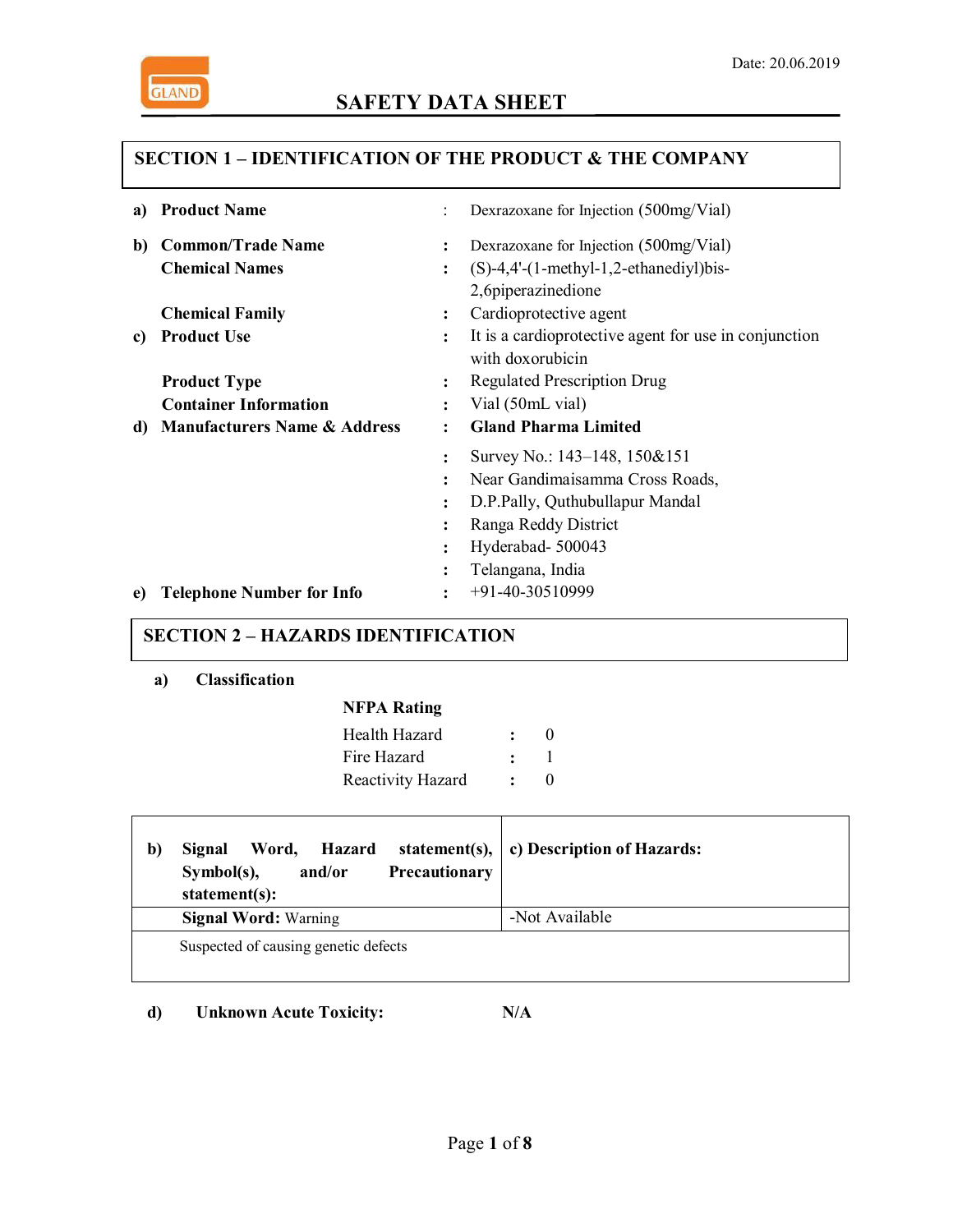

### **SECTION 3 – COMPOSITION/INFORMATION ON INGREDIENTS**

| <b>Chemical Name</b><br>a)                                              | b) Common<br>Name/Synonym | <b>%Composition</b><br>or other<br>measure |             | d) Impurities<br>/ Stabilizing<br><b>Additives</b> |
|-------------------------------------------------------------------------|---------------------------|--------------------------------------------|-------------|----------------------------------------------------|
| $(S)$ -4,4'- $(1$ -methyl-1,2-<br>ethanediyl)bis-2,6<br>piperazinedione | Dexrazoxane               | 500 mg/Vial                                | 24584-09-6  | N/A                                                |
| Hydrochloric Acid                                                       | Hydrochloric acid         | $0.17 \text{ mL/via}$                      | 128794-94-5 | N/A                                                |
| Water                                                                   | Water for Injection       | q.s.to $20 \text{ mL}$                     | 7732-18-5   | N/A                                                |

### **SECTION 4 – FIRST AID MEASURES**

| <b>Eye Exposure</b>                | $\mathbb{R}^n$       | Flush with water while holding eyelids open for at least 15 minutes. Seek<br>medical attention immediately.                                                                              |
|------------------------------------|----------------------|------------------------------------------------------------------------------------------------------------------------------------------------------------------------------------------|
| <b>Skin Exposure</b>               |                      | Remove contaminated clothing. Flush area with large amounts of water. Use<br>soap. Seek medical attention.                                                                               |
| <b>Ingestion</b>                   | $\ddot{\phantom{a}}$ | Never give anything by mouth to an unconscious person. Wash out mouth<br>with water. Do not induce vomiting unless directed by medical personnel.<br>Seek medical attention immediately. |
| <b>Inhalation</b>                  | $\ddot{\phantom{a}}$ | Remove to fresh air and keep patient at rest. Seek medical attention<br>immediately.                                                                                                     |
| <b>Notesto</b><br><b>Physician</b> |                      | See patient package insert in shipping carton for complete information                                                                                                                   |

# **SECTION 5 – FIRE FIGHTING MEASURES**

| a) Extinguishing Media                                                                    |           | Use carbon dioxide, dry chemical, or water spray                                                                       |
|-------------------------------------------------------------------------------------------|-----------|------------------------------------------------------------------------------------------------------------------------|
| b) Hazardous<br><b>Combustion</b><br><b>Products</b>                                      | $\bullet$ | Formation of toxic gases is possible during heating or fire.<br>May emit toxic fumes of oxides of carbon and nitrogen. |
| c) Special<br><b>Protective</b><br><b>Equipment</b> / Precautions<br>$\ddot{\phantom{a}}$ |           | During all fire fighting activities, wear appropriate<br>protective equipment, including self contained breathing      |
|                                                                                           |           | apparatus.                                                                                                             |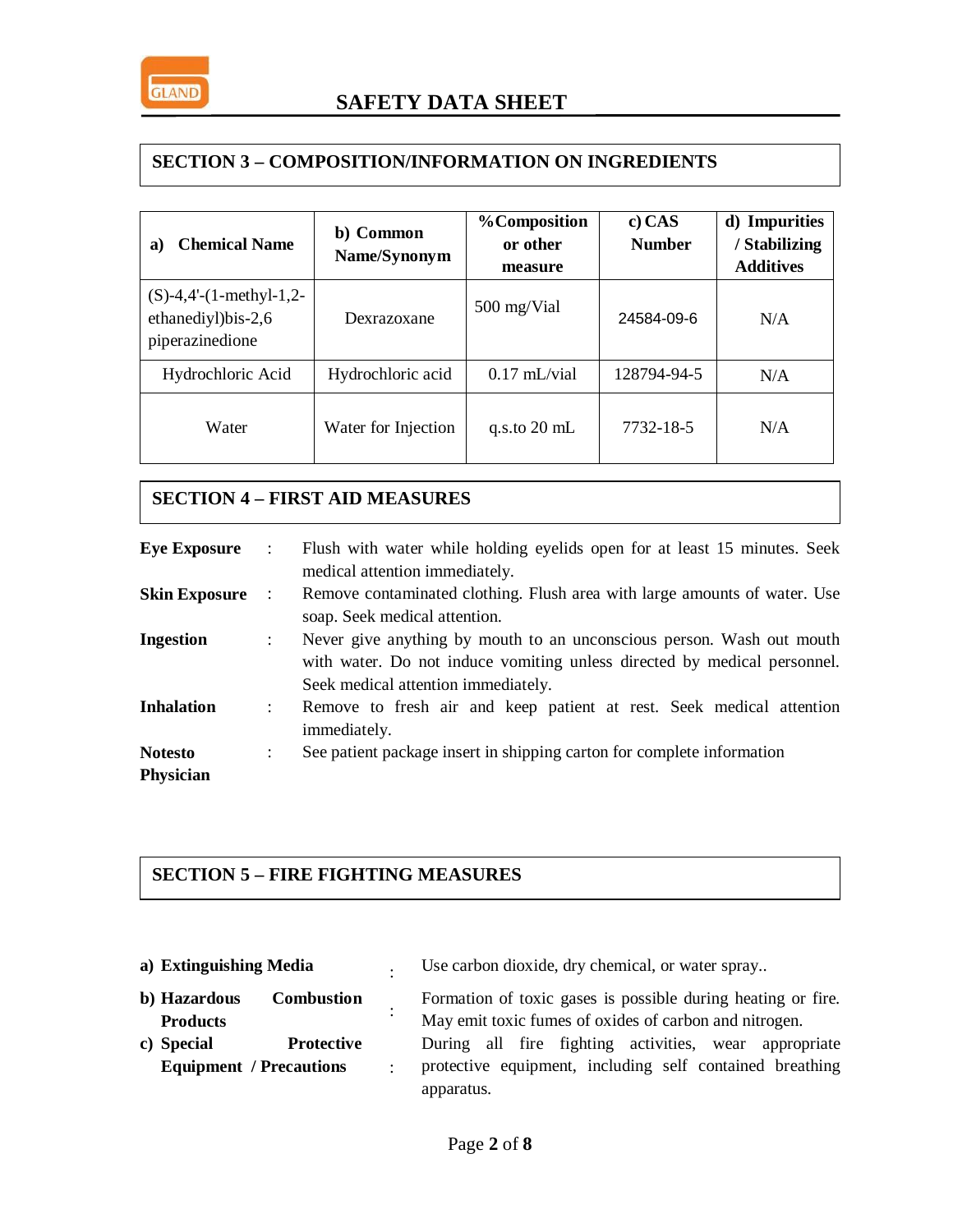

## **SECTION 6 – ACCIDENTAL RELEASE MEASURES**

| <b>Spill</b>       | : Non-essential personnel should be evacuated from affected area.         |  |
|--------------------|---------------------------------------------------------------------------|--|
|                    | Report emergency situations immediately. Clean up operations should       |  |
|                    | only be undertaken by trained personnel.                                  |  |
| <b>Release to</b>  | : Place waste in an appropriately labeled, sealed container for disposal. |  |
| <b>Environment</b> | Care should be taken to avoid environmental release.                      |  |

### **SECTION 7 – HANDLING AND STORAGE**

| <b>General Handling</b>   | No special handling required for hazard control under conditions of                                                                                                                       |
|---------------------------|-------------------------------------------------------------------------------------------------------------------------------------------------------------------------------------------|
| <b>Storage Conditions</b> | normal product use.<br>Store at 20 $\degree$ C to 25 $\degree$ C (68 $\degree$ F to 77 $\degree$ F). Excursions to 15 $\degree$ C-30 $\degree$ C [See<br>USP Controlled Room Temperature. |

### **SECTION 8 – EXPOSURE CONTROLS/PERSONAL PROTECTION**

### **(a) Exposure Limits**

| Compound    | Issuer | <b>Type</b> | <b>Exposure Limit</b>       |
|-------------|--------|-------------|-----------------------------|
| Dexrazoxane | OSHA   | PEL         | 5 (TWA mg/m <sup>3</sup> )  |
|             | ACGIH  | TLV         | 10 (TWA mg/m <sup>3</sup> ) |

#### **b) Engineering Controls**

Engineering controls should be used as the primary means to control exposures. General room ventilation is adequate unless the process generates dust, mist or fumes. Keep airborne contamination levels within the OEB range.

### **(c) Individual Protection Measures**

Refer to applicable national standards and regulations in the selection and use of personal Protective equipment (PPE).

Respiratory Protection **:** If airborne exposures are within or exceed the Occupational Exposure Band (OEB) range, wear an appropriate respirator with a protection factor sufficient to control exposures to the bottom of the OEB range.

| Eye        | Wear safety glasses or goggles if eye contact is possible. |
|------------|------------------------------------------------------------|
| Protection |                                                            |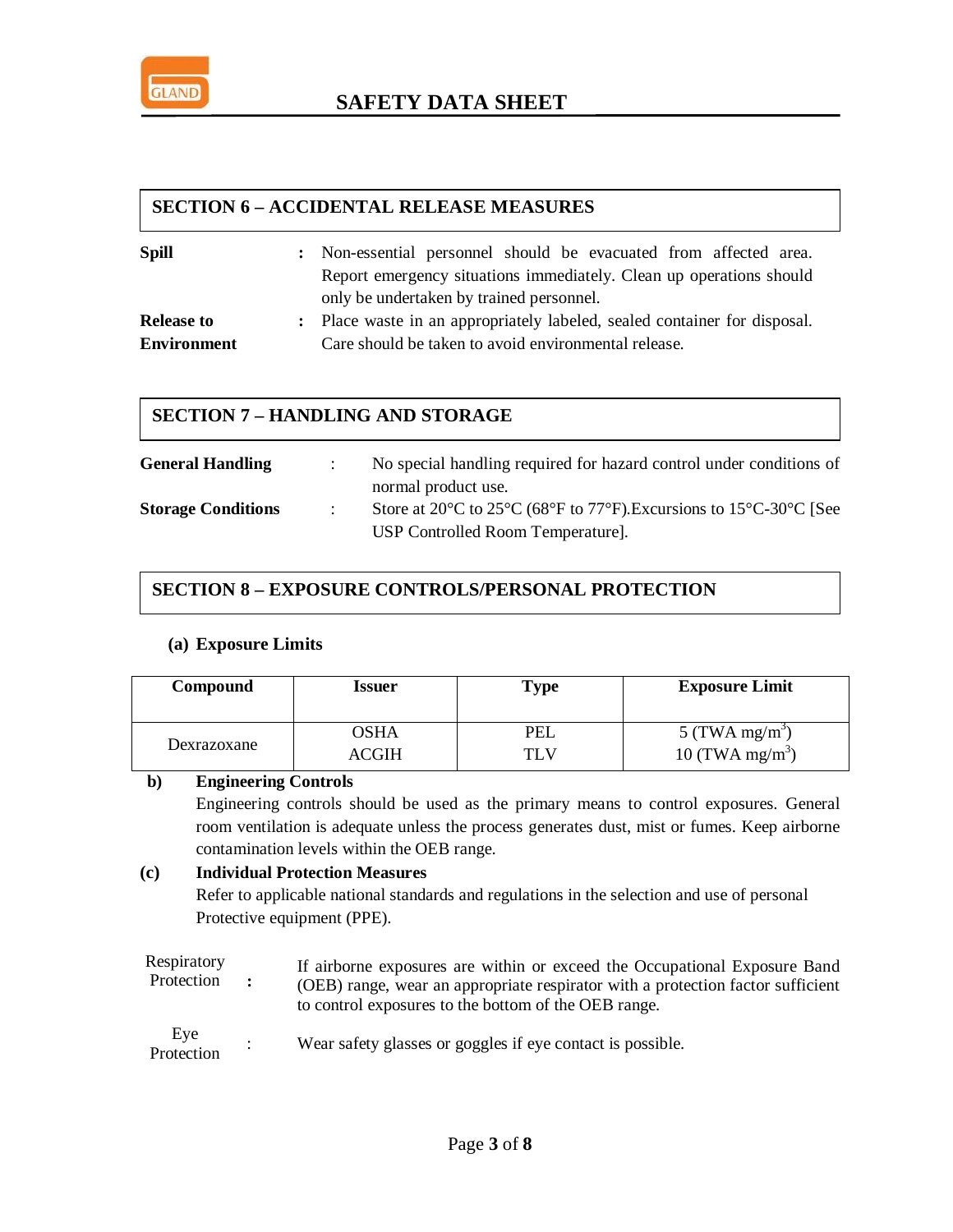

Skin Protection **:**

Impervious protective clothing is recommended if skin contact with drug product is possible and for bulk processing operations.

# **SECTION 9 – PHYSICAL AND CHEMICAL PROPERTIES**

| a)            | <b>Appearance/Description</b>      |                      | A white to off-white or pale pink lyophilized |
|---------------|------------------------------------|----------------------|-----------------------------------------------|
|               |                                    | $\ddot{\phantom{0}}$ | powder or cake.                               |
| $\mathbf{b}$  | Odor                               | $\bullet$            | <b>NA</b>                                     |
| $\bf c)$      | <b>Odor Threshold</b>              |                      | <b>NA</b>                                     |
| d)            | P <sup>H</sup>                     |                      | $3.5 - 5.5$                                   |
| $\bf e)$      | <b>Melting Point</b>               |                      | <b>NA</b>                                     |
| f             | <b>Initial Boiling Point</b>       | $\ddot{\cdot}$       | <b>NA</b>                                     |
| $\bf{g})$     | <b>Flash Point</b>                 |                      | <b>NA</b>                                     |
| h)            | <b>Evaporation Rate</b>            | $\ddot{\cdot}$       | NA                                            |
| i)            | <b>Flammability</b>                | $\ddot{\cdot}$       | <b>NA</b>                                     |
| $\mathbf{j}$  | <b>Upper Lower Flammability or</b> | $\ddot{\cdot}$       | <b>NA</b>                                     |
|               | <b>Explosion Limits</b>            |                      |                                               |
| $\bf k)$      | <b>Vapor Pressure:</b>             |                      | <b>NA</b>                                     |
| $\bf{l}$      | <b>Vapor Density</b>               |                      | <b>NA</b>                                     |
| m)            | <b>Relative Density</b>            |                      | <b>NA</b>                                     |
| $\mathbf{n}$  | Solubility(ies)                    |                      | Soluble in water                              |
| $\bf{0}$      | <b>Partition Coefficient: n-</b>   |                      | <b>NA</b>                                     |
|               | octanol/water                      |                      |                                               |
| $\mathbf{p}$  | <b>Auto-ignition Temperature</b>   | $\ddot{\cdot}$       | <b>NA</b>                                     |
| $\mathbf{q}$  | <b>Decomposition Temperature</b>   | $\ddot{\cdot}$       | NA                                            |
| $\mathbf{r})$ | <b>Viscosity</b>                   | $\bullet$            | <b>NA</b>                                     |

## **SECTION 10 – STABILITY AND REACTIVITY**

| a)           | <b>Reactivity</b>                         | Not determined.                                 |
|--------------|-------------------------------------------|-------------------------------------------------|
| $\mathbf{b}$ | <b>Chemical Stability</b>                 | Stable under normal use and storage conditions. |
| C)           | <b>Possibility of Hazardous Reactions</b> | Not determined                                  |
| d)           | <b>Conditions to Avoid</b>                | Strong oxidizers                                |
| e)           | <b>Incompatible Materials</b>             | Not determined                                  |
|              | <b>Hazardous Decomposition Products</b>   | Not determined                                  |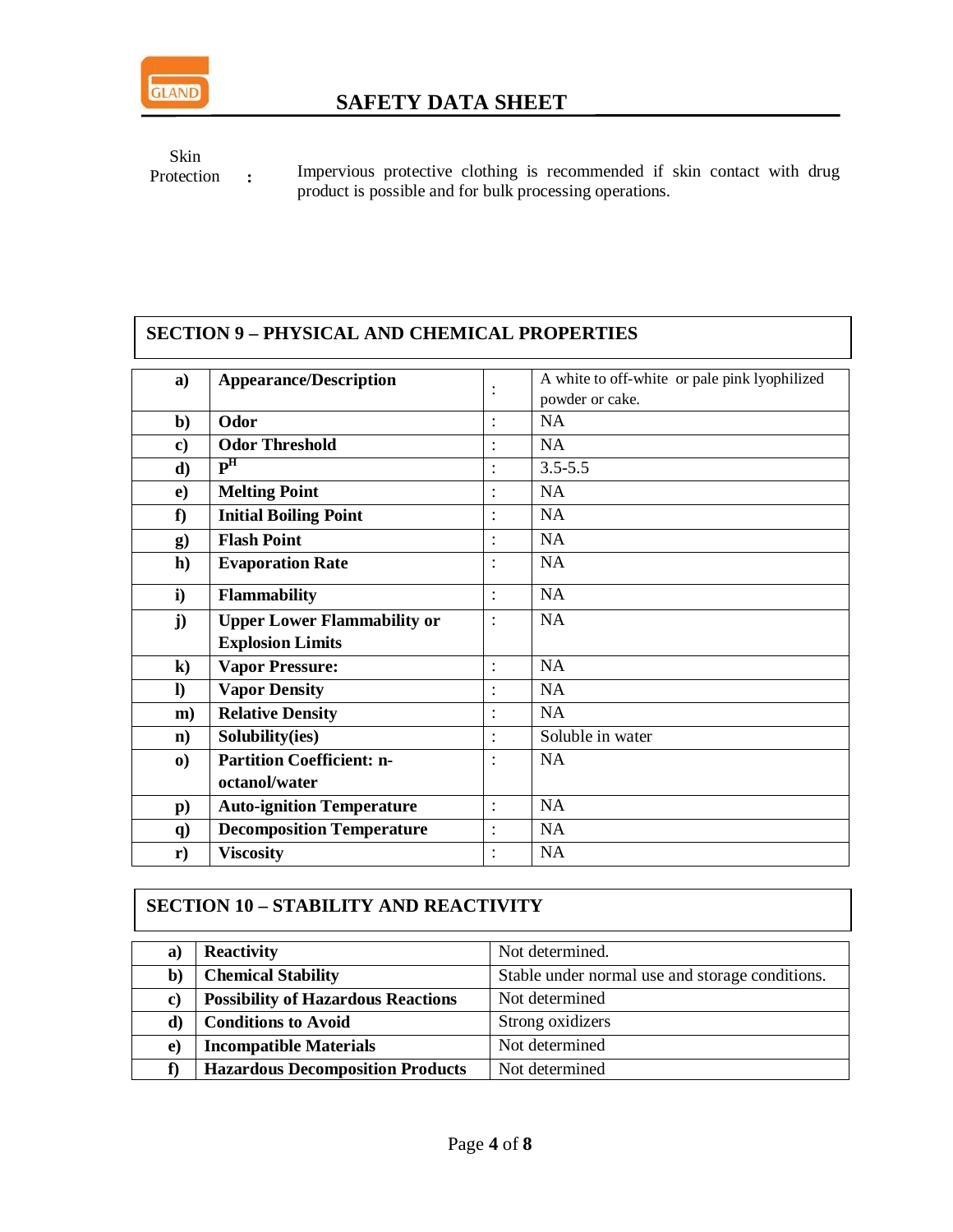

## **SECTION 11 – TOXICOLOGICAL INFORMATION**

| Nausea, vomiting, impaired liver function                                            |
|--------------------------------------------------------------------------------------|
|                                                                                      |
|                                                                                      |
|                                                                                      |
|                                                                                      |
|                                                                                      |
| Inhalation, eye/skin contact, or ingestion<br>Dexrazoxane-investigated as a mutagen. |

### **d) Acute Toxicity:**

| Component   | $\mathbf{v}_{\mathbf{v}\mathbf{p}\mathbf{e}}$ | Route       | <b>Species</b> | <b>Dosage</b>    |
|-------------|-----------------------------------------------|-------------|----------------|------------------|
|             | LD50                                          | Intravenous | Rat            | $>500$ mg/kg     |
| Dexrazoxane | LD50                                          | Intravenous | Mouse          | $>1000$ mg/ $kg$ |
|             | LD50                                          | Intravenous | Dog            | $>250$ mg/kg     |

### **e) Hazardous Chemical Listings**

NTP: Not Listed IARC: Not Listed OSHA: Not Listed

## **SECTION 12 – ECOLOGICAL INFORMATION**

| a) | <b>Ecotoxicity</b>               | Avoid release into the environment. Runoff from fire<br>control or dilution water may cause pollution. |
|----|----------------------------------|--------------------------------------------------------------------------------------------------------|
| b) | <b>Persistence and</b>           | Not established                                                                                        |
|    | degradability                    |                                                                                                        |
| c) | <b>Bioaccumulative potential</b> | Not established                                                                                        |
| d) | <b>Mobility in soil</b>          | Not established                                                                                        |
| e) | <b>Other Adverse Effects</b>     | Not established                                                                                        |

## **SECTION 13 – DISPOSAL CONSIDERATIONS**

**Waste Disposal:** All waste materials must be properly characterized. Further, disposal should be Performed in accordance with the federal, state or local regulatory requirements.

**Container Handling and Disposal:** Dispose of container and unused contents in accordance with federal, state and local regulations.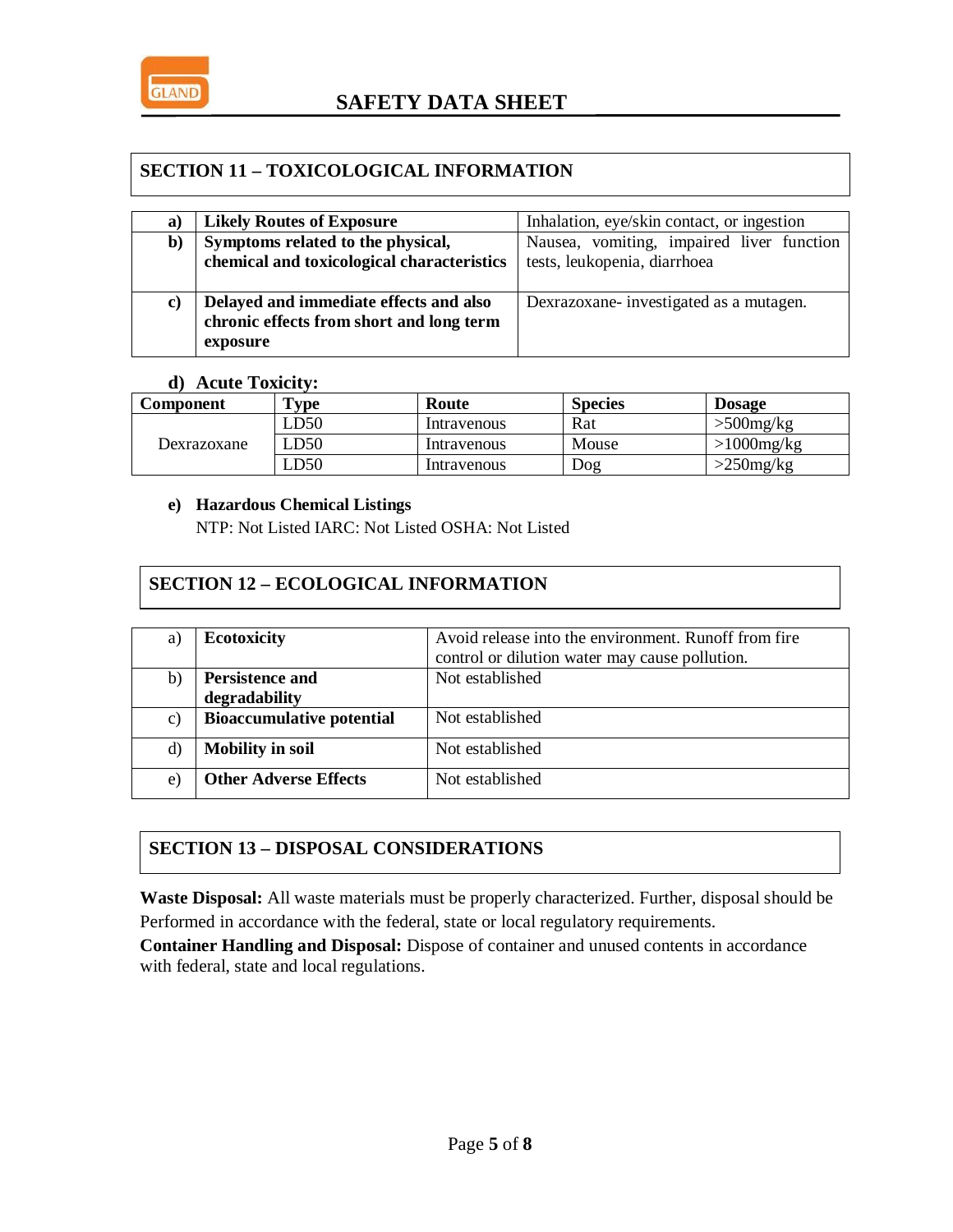

### **SECTION 14 – TRANSPORTATION INFORMATION**

| a)        | <b>UN Number</b>                                   | Not available |
|-----------|----------------------------------------------------|---------------|
| b)        | <b>UN Proper Shipping Name</b>                     | Not available |
| $\bf c)$  | <b>Transport Hazard Class(es)</b>                  | Not available |
| d)        | <b>Packing Group</b>                               | Not available |
| $\bf e)$  | <b>Environmental Hazards</b>                       | Not available |
| f)        | <b>Transport in bulk (according to Annex II of</b> | Not available |
|           | <b>MARPOL 73/78 and the IBC Code)</b>              |               |
| $\bf{g})$ | <b>Special Precautions</b>                         | Not available |

**DOT:** Not dangerous goods **ICAO/IATA:** Not dangerous goods **IMDG:** Not regulated

## **SECTION 15 – REGULATORY INFORMATION**

Below is selected regulatory information chosen primarily for possible usage. This section is not a complete analysis or reference to all applicable regulatory information. Please consider all applicable laws and regulations for your country/state.

#### **U.S. Regulations**:

TSCA – Not on this list SARA 302 - Not on this list SARA 313 - Not on this list Prop  $65$  (Calif.) – Not on this list RCRA – Not on this list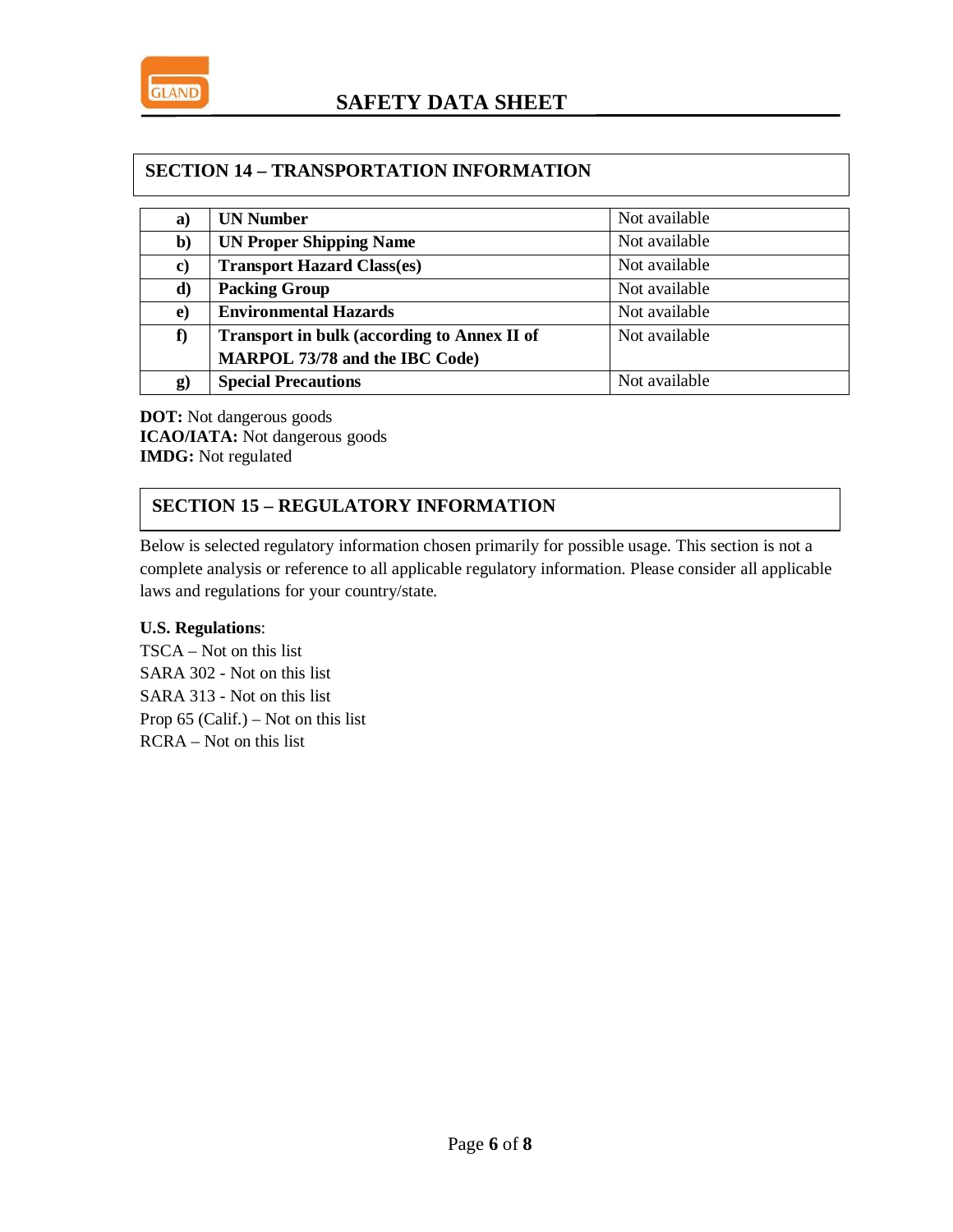

## **SECTION 16 – OTHER INFORMATION**

As of the date of issuance, we are providing available information relevant to the handling of this material in the workplace. All information contained herein is offered with the good faith belief that it is accurate. THIS SAFETY DATA SHEET SHALL NOT BE DEEMED TO CREATE ANY WARRANTY OF ANY KIND (INCLUDING WARRANTY OF MERCHANTABILITY OR FITNESS FOR A PARTICULAR PURPOSE). In the event of an adverse incident associated with this material, this safety data sheet is not intended to be a substitute for consultation with appropriately trained personnel. Nor is this safety data sheet intended to be a substitute for product literature which may accompany the finished product.